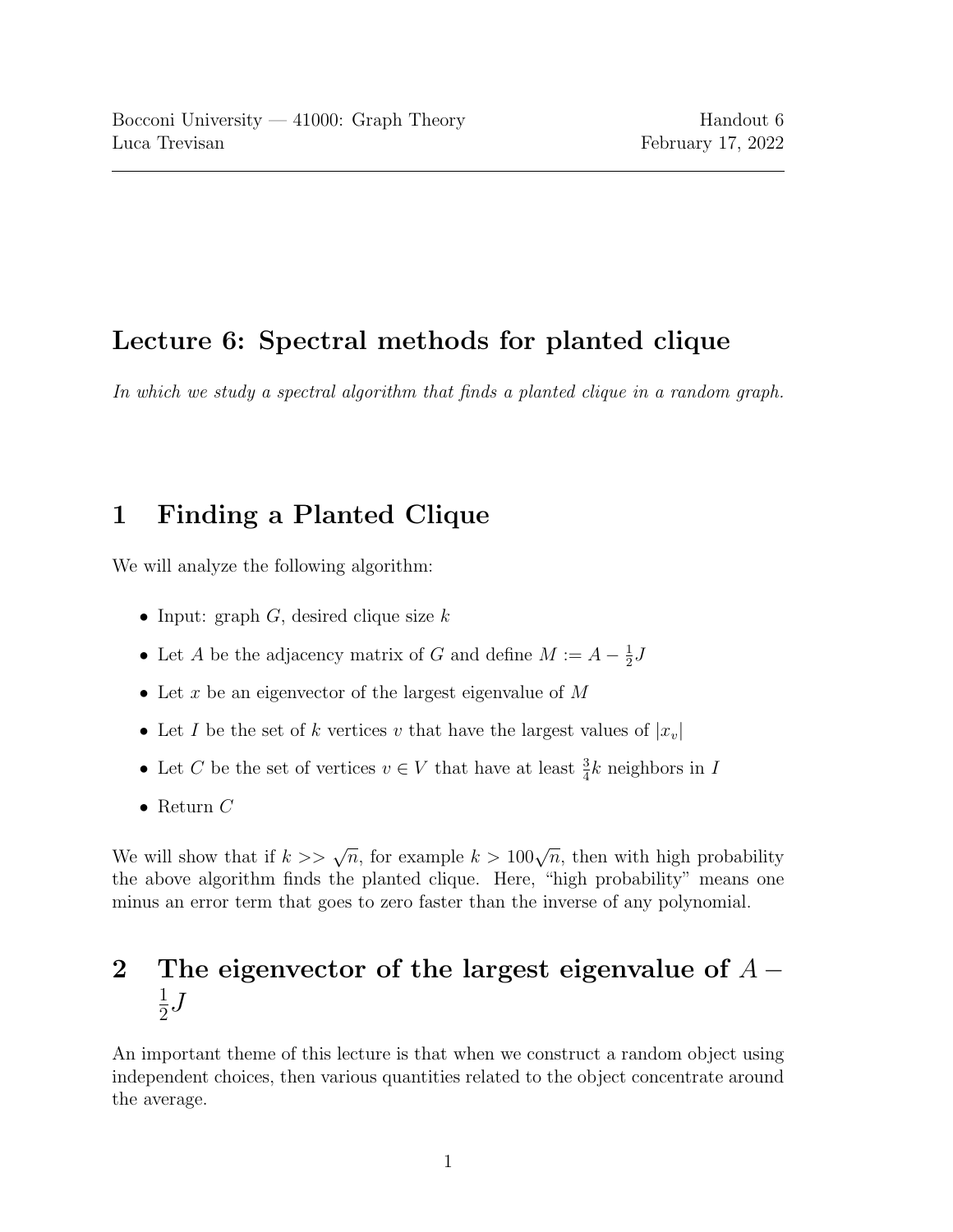Before we see what we mean by this, let us study the expectation of  $A$ , because, whenever we have a random object, it is always helpful to start by understanding its average.

Let us fix the set K which is the planted clique of size  $k$  in our distribution. Then the matrix  $\mathbb{E} A$  has zeroes on the diagonal, and the off-diagonal entries  $(u, v)$  are 1 if u and v are both in K and  $\frac{1}{2}$  otherwise. So we can write

$$
\mathbb{E} A = \frac{1}{2}J + \frac{1}{2}\mathbf{1}_K \mathbf{1}_K^T - D
$$

where J is the matrix that is one everywhere,  $\mathbf{1}_K$  is the *indicator vector* of K, whose v-th coordinate is 1 if  $v \in K$  and is 0 otherwise, and D is a diagonal matrix such that  $D_{v,v}$  is equal to 1 if  $v \in K$  and equal to  $\frac{1}{2}$  otherwise.

Let us ignore D for a moment. If we had the matrix  $\frac{1}{2}J + \frac{1}{2}$  $\frac{1}{2}$ **1**<sub>K</sub> $\mathbf{1}_{K}^{T}$ , we could subtract 1  $\frac{1}{2}J$  from it and we would be left with the rank-one matrix  $\frac{1}{2}$ **1**<sub>K</sub> $\mathbf{1}_K^T$ , whose only nontrivial eigenvector is the indicator of  $K$ . Of course we do not have such a matrix, but we have the matrix A whose average (up to the diagonal correction) is  $\frac{1}{2}J + \frac{1}{2}$  $\frac{1}{2} \mathbf{1}_K \mathbf{1}_K^T.$ So what happens if we pretend that A and  $\mathbb{E} A$  are the same, and we compute the eigenvector of the largest eigenvalue of  $A - \frac{1}{2}$  $\frac{1}{2}J$ ? It turns out that we find a vector that is close to  $\mathbf{1}_K!$ ! We will now see why.

First, we need to establish that A and  $\mathbb{E} A$  are close to each other in operator norm. We can think of the process of sampling the a planted clique graph  $G$  with clique  $K$ as first picking an Erdös-Renyi random graph  $G_{ER}$ , then defining  $G_K$  to be the graph whose edges are the edges within K that are missing from  $G_{ER}$ , and finally letting G be the graph whose edge set is the union of  $G_{ER}$  and  $G_K$ . If we let A,  $A_{ER}$  and  $A_K$  be, respectively the adjacency matrices of  $G$ ,  $G_{ER}$  and  $G_K$ , we have  $A = A_{ER} + A_K$ . The important observation is that  $A_K$  is itself the adjacency matrix of an Erdös-Renyi random graph with edge probability  $1/2$ , and so we have that, with high probability,

$$
||A_{ER} - \mathbb{E} A_{ER}|| \le (1 + o(1))\sqrt{n}
$$

and

$$
||A_K - \mathbb{E}|A_K|| \leq (1 + o(1))\sqrt{|K|}
$$

which gives us the following bound.

**Lemma 1** Fix a set K of size  $k = o(n)$ . With high probability over the choice of a graph G from the k-planted clique distribution conditioned on  $K$  being the clique, if A is the adjacency matrix of  $G$ , we have

$$
||A - \mathbb{E}A|| \le (1 + o(1)) \cdot \sqrt{n}
$$

where  $n$  is the number of vertices of  $G$ .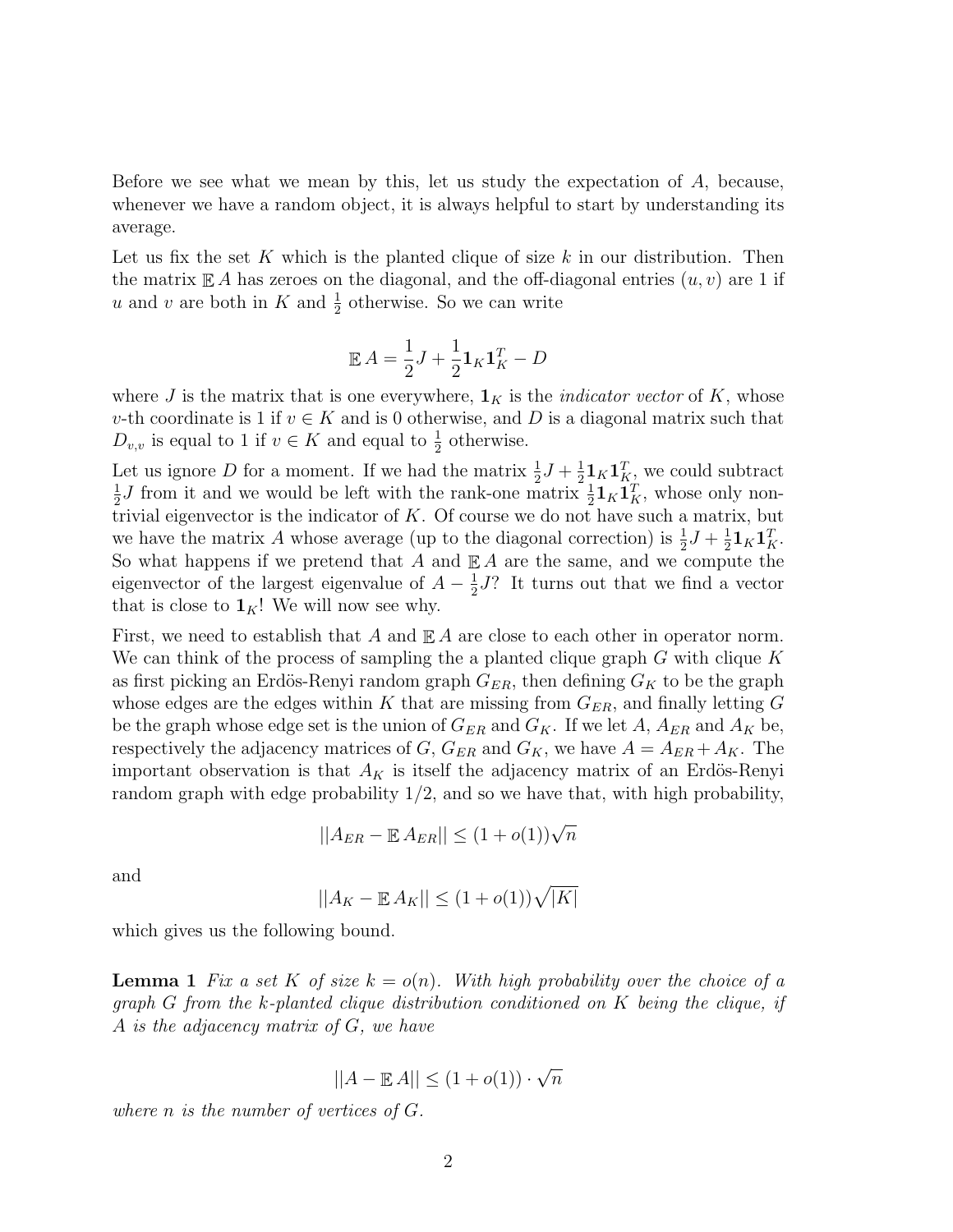Note that the matrix D described above satisfies  $||D|| = 1$  and so whenever the conclusion of the above lemma holds we also have

$$
\left\| A - \frac{1}{2}J - \frac{1}{2}\mathbf{1}_K \mathbf{1}_K^T \right\| \le \|A - \mathbb{E}A\| + \|D\| \le (1 + o(1))\sqrt{n}
$$

which means that the matrix  $A - \frac{1}{2}$  $\frac{1}{2}J$ , which we know, and the matrix  $\frac{1}{2}$ **1**<sub>K</sub>**1**<sup>T</sup><sub>K</sub><sup>T</sup>, whose non-trivial eigenvector encodes the set we are looking for, are very close.

Now we would like to say that if two matrices are close in spectral norm, then their respective eigenvectors of their largest eigenvalues are also close. The Davis-Kahan theorem says exactly that. For our purposes, it is sufficient to work with a special case that is easier to state.

**Theorem 2 (Davis and Kahan)** If M is a symmetric matrix,  $yy<sup>T</sup>$  is a rank-one symmetric matrix, and  $x$  is an eigenvector of the largest eigenvalue of  $M$ , we have

$$
|\sin(\hat{\mathbf{xy}})| \le \frac{||M - \mathbf{y}\mathbf{y}^T||}{||\mathbf{y}\mathbf{y}^T|| - ||M - \mathbf{y}\mathbf{y}^T||}
$$

where  $\hat{\mathbf{x}y}$  is the angle between the vectors  $\mathbf{x}$  and  $\mathbf{y}$ .

That is, if the distance between M and  $yy<sup>T</sup>$  is small compared to the "size" of  $yy<sup>T</sup>$ , then the eigenvector of the largest eigenvalue of  $M$  is almost aligned with  $\mathbf{y}$ .

Corollary 3 If  $||(A - J/2) - 1_K1_K^T/2|| \leq (1 + o(1))\sqrt{n}, k > 100\sqrt{n}, \text{ and } x \text{ is an}$ eigenvector of the largest eigenvalue of  $A - J/2$  scaled so that  $||\mathbf{x}||^2 = k$ , then

$$
\min\{||\mathbf{x} - \mathbf{1}_K||^2, ||-\mathbf{x} - \mathbf{1}_K||^2\} \le 0.002k
$$

for sufficiently large n.

PROOF: We apply the Davis-Kahan theorem and we see that

$$
|\sin(\mathbf{x} \hat{\mathbf{1}}_K)| \le \frac{(1+o(1))\sqrt{n}}{\frac{k}{2} - (1+o(1))\sqrt{n}} = \frac{1}{49} + o(1)
$$

Now we have to reason about the distance between **x** and  $\mathbf{1}_K$ . Recall that both vectors have length-squared equal to k.

$$
||\mathbf{x} - \mathbf{1}_K||^2 = ||\mathbf{x}||^2 + ||\mathbf{1}_K||^2 - 2\langle \mathbf{x}, \mathbf{1}_K \rangle = 2k - 2\langle \mathbf{x}, \mathbf{1}_K \rangle
$$

$$
|| - \mathbf{x} - \mathbf{1}_K||^2 = 2k + 2\langle \mathbf{x}, \mathbf{1}_K \rangle
$$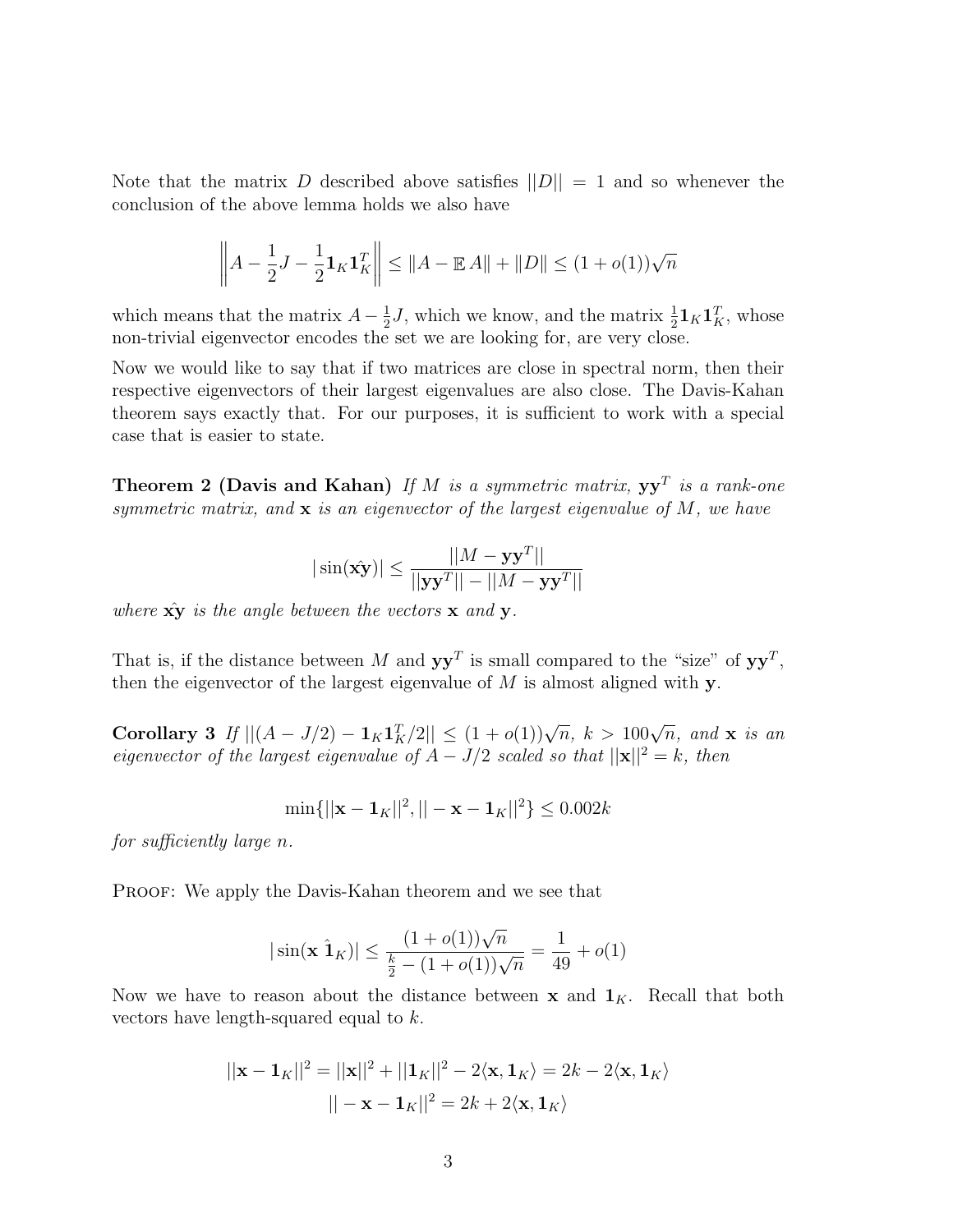so we have

$$
\min\{||\mathbf{x} - \mathbf{1}_K||^2, ||-\mathbf{x} - \mathbf{1}_K||^2\} = 2k - 2 \cdot |\langle \mathbf{x}, \mathbf{1}_K \rangle|
$$

We also have

$$
\langle \mathbf{x}, \mathbf{1}_K \rangle = ||\mathbf{x}|| \cdot ||\mathbf{1}_K|| \cdot \cos(\mathbf{x} \hat{\mathbf{1}}_K) = k \cos(\mathbf{x} \hat{\mathbf{1}}_K)
$$

So

$$
|\langle \mathbf{x}, \mathbf{1}_K \rangle| = k |\cos(\mathbf{x} \hat{\mathbf{1}}_K)| = k \cdot \sqrt{1 - \sin^2(\mathbf{x} \hat{\mathbf{1}}_K)} \ge k \sqrt{\frac{49^2 - 1}{49^2} - o(1)} > 0.999 \cdot k
$$

for sufficiently large  $n. \Box$ 

## 3 Cleaning up

The previous section analyzes what happens in the first two lines of the algorithm: with high probability we have a vector **x** such that either **x** or  $-\mathbf{x}$  is close to  $\mathbf{1}_K$ . How do we use such a vector to find  $K$ ? The first observation, which analyzes the third line of the algorithm, is that, if we define the set I to be the k vertices  $v$  for which  $|x_v|$  is largest, then the set I and the set K are almost the same.

**Lemma 4** If **x** is a vector such that  $||\mathbf{x}||^2 = |K| = k$ , and

$$
\{||\mathbf{x} - \mathbf{1}_K||^2, ||-\mathbf{x} - \mathbf{1}_K||^2\} \le \epsilon k
$$

and if I is the set of k vertices v with largest  $|x_v|$ , then I and K have at least  $k \cdot (1-4\epsilon)$ vertices in common.

PROOF: Let us call a vertex v bad if it is in K and we have  $|x_v| \leq \frac{1}{2}$  or if it is not in K and we have  $|x_v| \geq \frac{1}{2}$ . Let B be the set of bad vertices.

The first observation is that  $|B| \leq 4\epsilon$ , because each vertex in B contributes at least 1/4 both to  $||\mathbf{x} - \mathbf{1}_K||^2$  and to  $|| - \mathbf{x} - \mathbf{1}_K||^2$ .

The second observation is that I and K must have at least  $k-|B|$  vertices in common. To see why, consider two cases. Let t be the smallest value of  $|x_v|$  among the vertices v in I. That is, if we sorted the vertices of G in decreasing order of  $|x_v|$ , then t would be the value that we would see in the k-th position of the sorted order. If  $t > 1/2$ , then all the vertices  $v \notin K$  that are included in I have  $|x_v| > 1/2$ , and so are bad vertices, which means that I contains at most  $|B|$  vertices not in K, and hence contains at least  $k - |B|$  vertices from K. If  $t \leq 1/2$ , then every vertex of K that we do not include in I has  $|x_v| \leq 1/2$ , and so it is a bad vertex. This means that I contains at least  $k - |B|$  of the k vertices of K.  $\square$